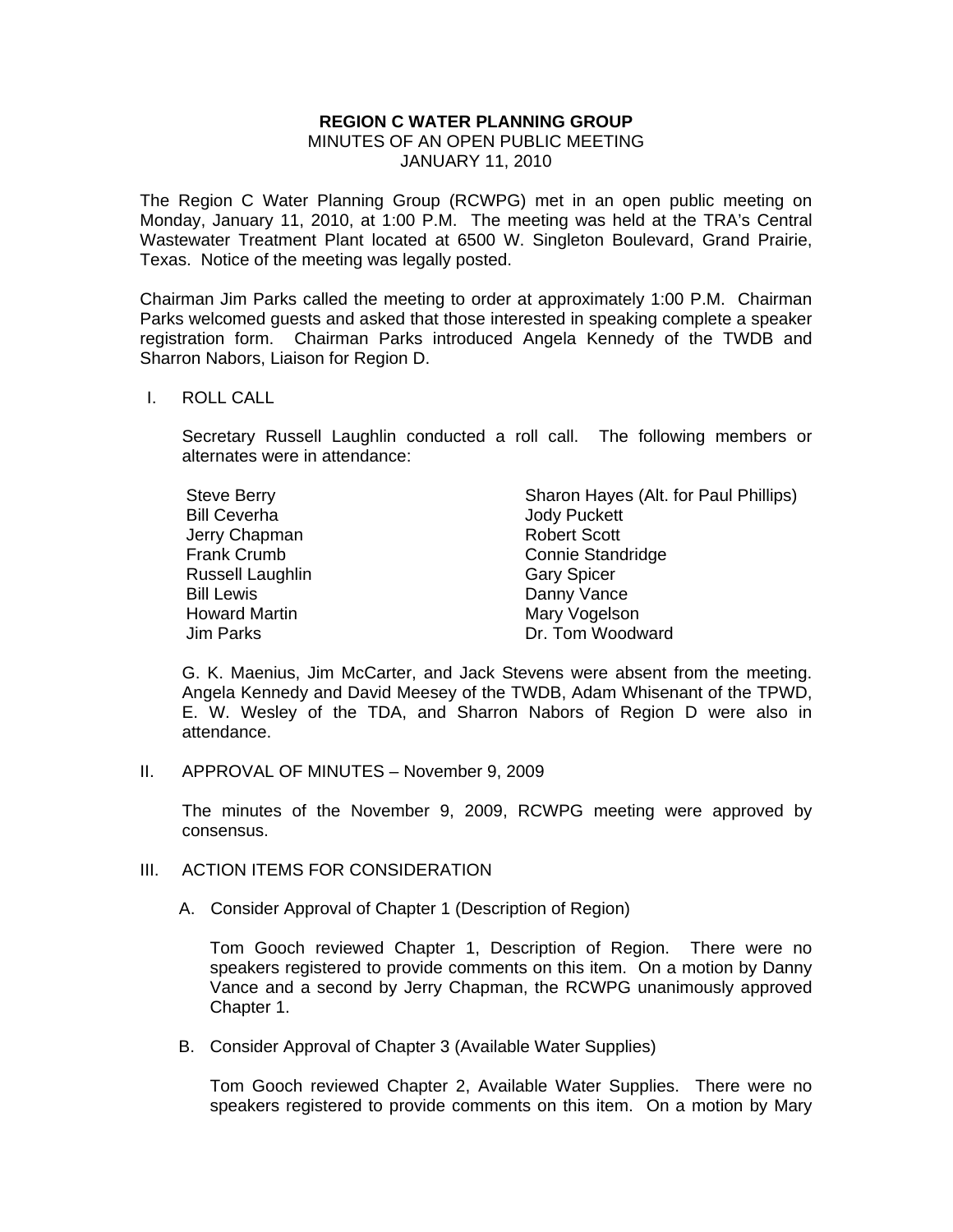Vogelson and a second by Danny Vance, the RCWPG unanimously approved Chapter 3.

C. Consider Approval of Chapter 6 (Water Conservation and Drought Management Recommendations)

Preston Dillard reviewed Chapter 6, Water Conservation and Drought Management Recommendations. It was the consensus to table this item until the March 2010 meeting.

D. Consider Addition/Removal of Entities from Wholesale Water Providers Listing

Tom Gooch reviewed additions to the Wholesale Water Providers listing including Arlington, Grand Prairie, Princeton, Argyle WSC, Bolivar WSC, and Dallas County WCID #6. He also reviewed the removal of Cedar Hill and Parker County Utility District #1. There were no speakers registered to provide comments on this item. There was no action needed on this item as it will be approved as part of the Water Plan.

E. Consider Addition/Removal of Potentially Feasible Water Management **Strategies** 

Tom Gooch reviewed additions of potentially feasible water management strategies including Crandall's connection to DWU; Arlington, Euless, and DFW Airport purchase supply from Fort Worth reclaimed line; and Grand Prairie purchase from Arlington. He also reviewed the removal of Lake Sam Rayburn/B.A. Steinhagen. There were no speakers registered to provide comments on this item. On a motion by Danny Vance and a second by Russell Laughlin, the RCWPG unanimously approved the additions and removal of potentially feasible water management strategies as presented.

F. Set Date for Public Hearing

Colby Walton reviewed upcoming milestone dates for the RCWPG. There were no speakers registered to provide comments on this item. It was the consensus of the RCWPG to hold the public hearing for the Initially Prepared Plan on Tuesday, May 25, 2010, at 7:00 p.m. at the Bob Duncan Center in Arlington.

G. Consider Adopting Resolution No. 10-01 Appointing Nominating Committee for Slate of Officers for 2010

Chairman Jim Parks recommended appointing Jack Stevens and Tom Woodward to serve as the members-at-large on the Nominating Committee along with the current officers to develop the 2010 slate of officers. There were no speakers registered to provide comments on this item. On a motion by Jerry Chapman and a second by Bill Ceverha, the RCWPG unanimously adopted Resolution No. 10-01 appointing an Executive Committee to develop the slate of officers for 2010 consisting of the Chairman, Vice Chairman, Secretary, Jack Stevens, and Tom Woodward.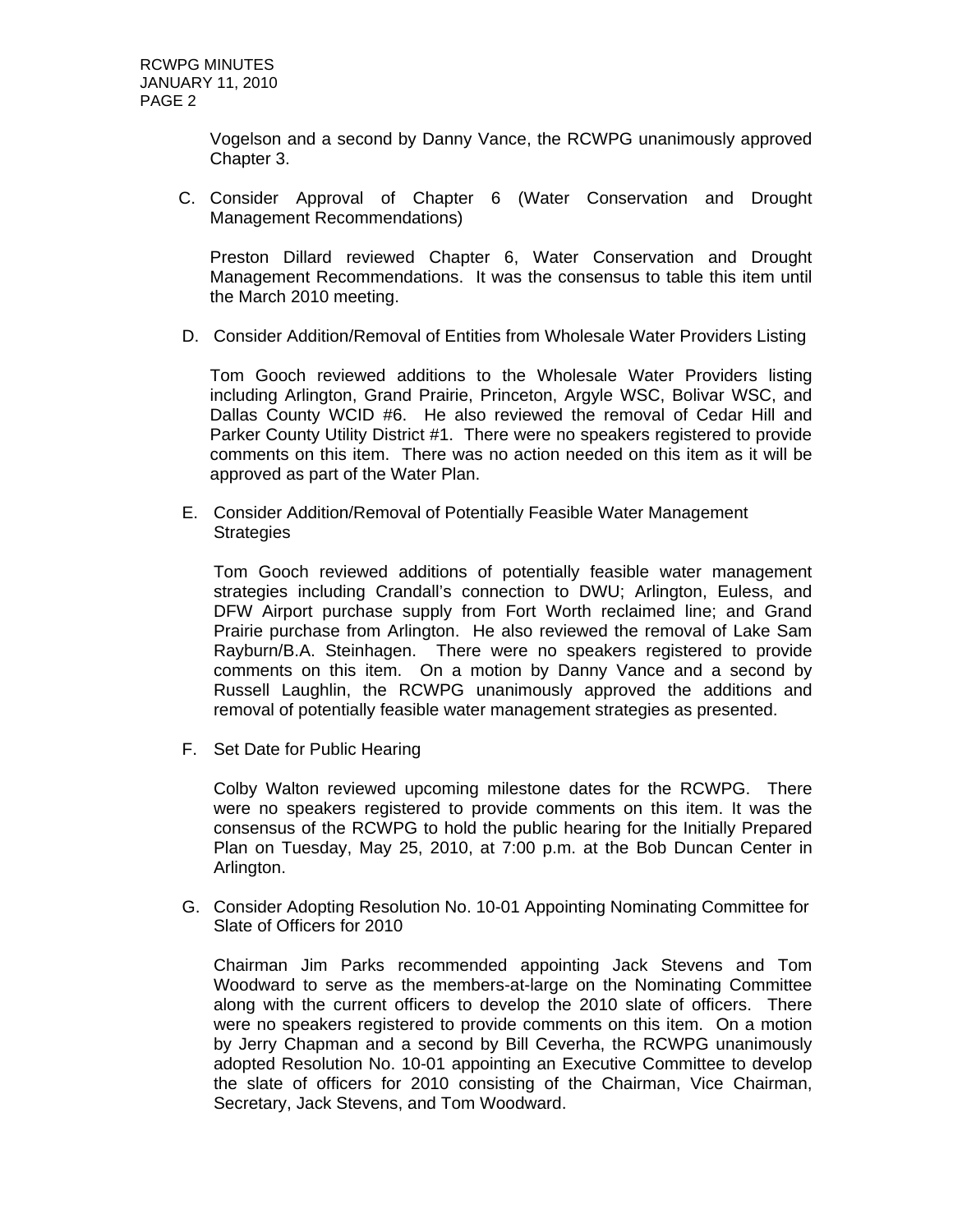RCWPG MINUTES JANUARY 11, 2010 PAGE 3

## IV. DISCUSSION ITEMS

A. Overall Project Schedule

Tom Gooch reviewed the overall project schedule.

B. Chapter 4 – Water Management Strategies

Tom Gooch reviewed Chapter 4, Water Management Strategies for regional wholesale water providers, local wholesale water providers, and counties.

C. Saline Study (Task 4d)

Preston Dillard reviewed the Saline Study.

D. Chapter/Task 5 – Impacts of Strategies on Key Parameters of Water Quality and Impacts of Moving Water from Rural and Agricultural Areas

Preston Dillard reviewed Chapter/Task 5.

E. Chapter/Task 7 – Description of How the Regional Water Plan is Consistent with Long-Term Protection of the State's Water Resources, Agricultural Resources, and Natural Resources

Tom Gooch reviewed Chapter/Task 7.

F. Chapter 8 – Unique Stream Segments and Unique Reservoir Sites

 Preston Dillard reviewed Chapter 8 – Unique Stream Segments and Unique Reservoir Sites.

G. Chapter 8 - Regulatory, Administrative & Legislative Issues

 Tom Gooch reviewed Chapter 8 – Regulatory, Administrative and Legislative Issues.

H. Chapter 9 – Infrastructure Financing Report

Tom Gooch reviewed Chapter 8 – Regulatory, Administrative and Legislative Issues.

I. Public Participation Updates

Colby Walton reviewed the schedule for the upcoming newsletters and recent media updates.

J. Update on Overall Status and Next Steps

Tom Gooch gave an update on the overall steps and upcoming next steps.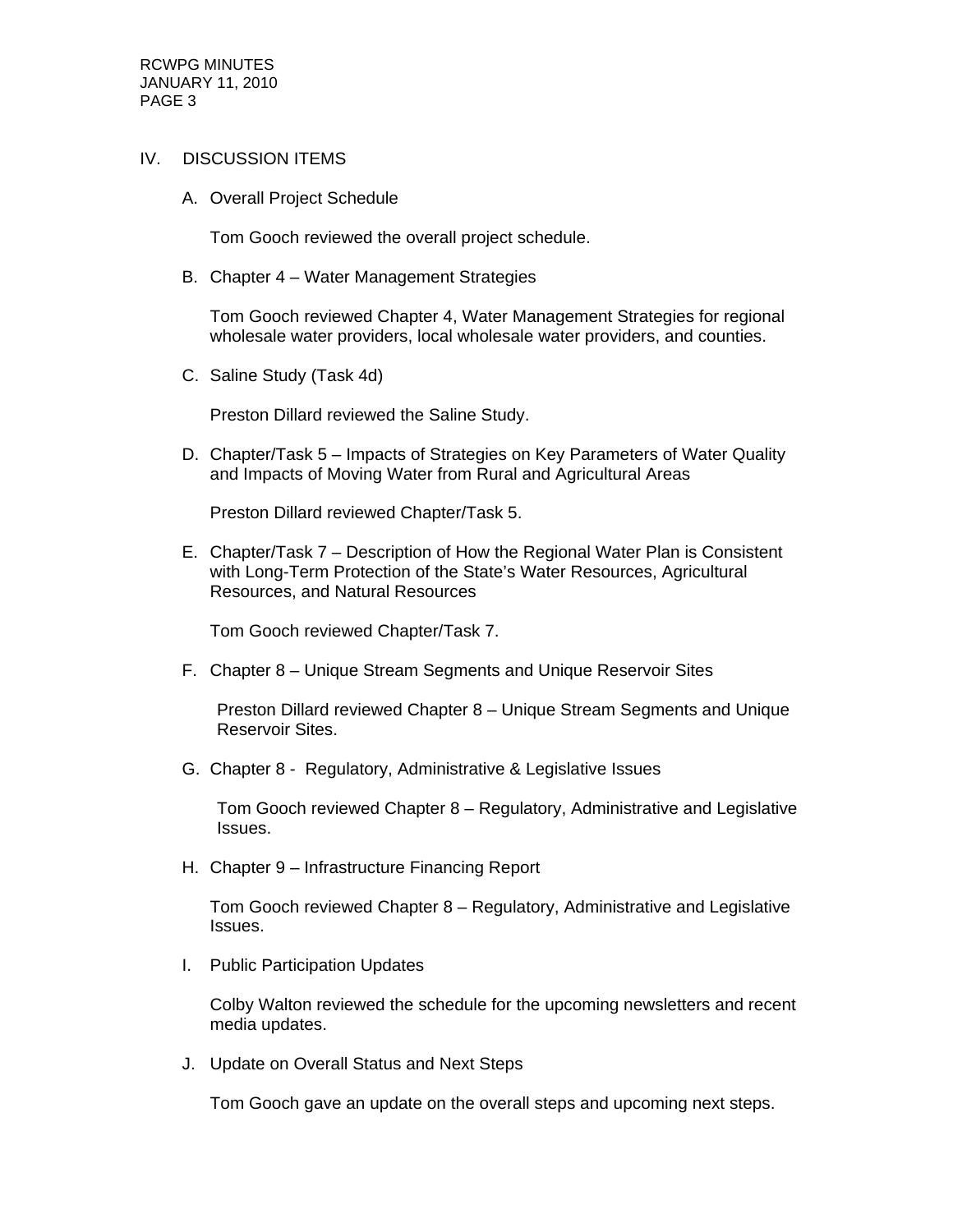## VI. OTHER DISCUSSION

- A. Updates from the Chair
	- 1. Update on Study Commission on Region C Water Supply

Jim Parks gave an update on the Study Commission on Region C Water Supply.

2. Update on Water Conservation Advisory Council

Jim Parks gave an update on the Water Conservation Advisory Council.

B. Report from Regional Liaisons

Reports were given by the following liaisons/representatives:

- Region B Jerry Chapman
- Region G Connie Standridge
- $\bullet$  Region H Danny Vance
- Region I Jody Puckett
- C. Report from GMA 8 Liaisons

No report was presented.

D. Report on the Trinity and San Jacinto Rivers and Galveston Bay Stakeholders **Committee** 

Danny Vance gave an update on the Trinity and San Jacinto Rivers and Galveston Bay Stakeholders Committee.

E. Report on the Sabine and Neches Rivers and Sabine Lake Bay Basin and Bay Area

Jody Puckett gave an update on the Sabine and Neches Rivers and Sabine Lake Bay Basin and Bay Area Committee.

F. Report from Texas Water Development Board

David Meesey provided a report from the TWDB. He also introduce RCWPG's new TWDB representative, Angela Kennedy.

G. Report from Texas Department of Agriculture

E. W. Wesley expressed the TDA's interest in Chapter 5 – Rural Agriculture.

H. Report from Texas Parks and Wildlife Department